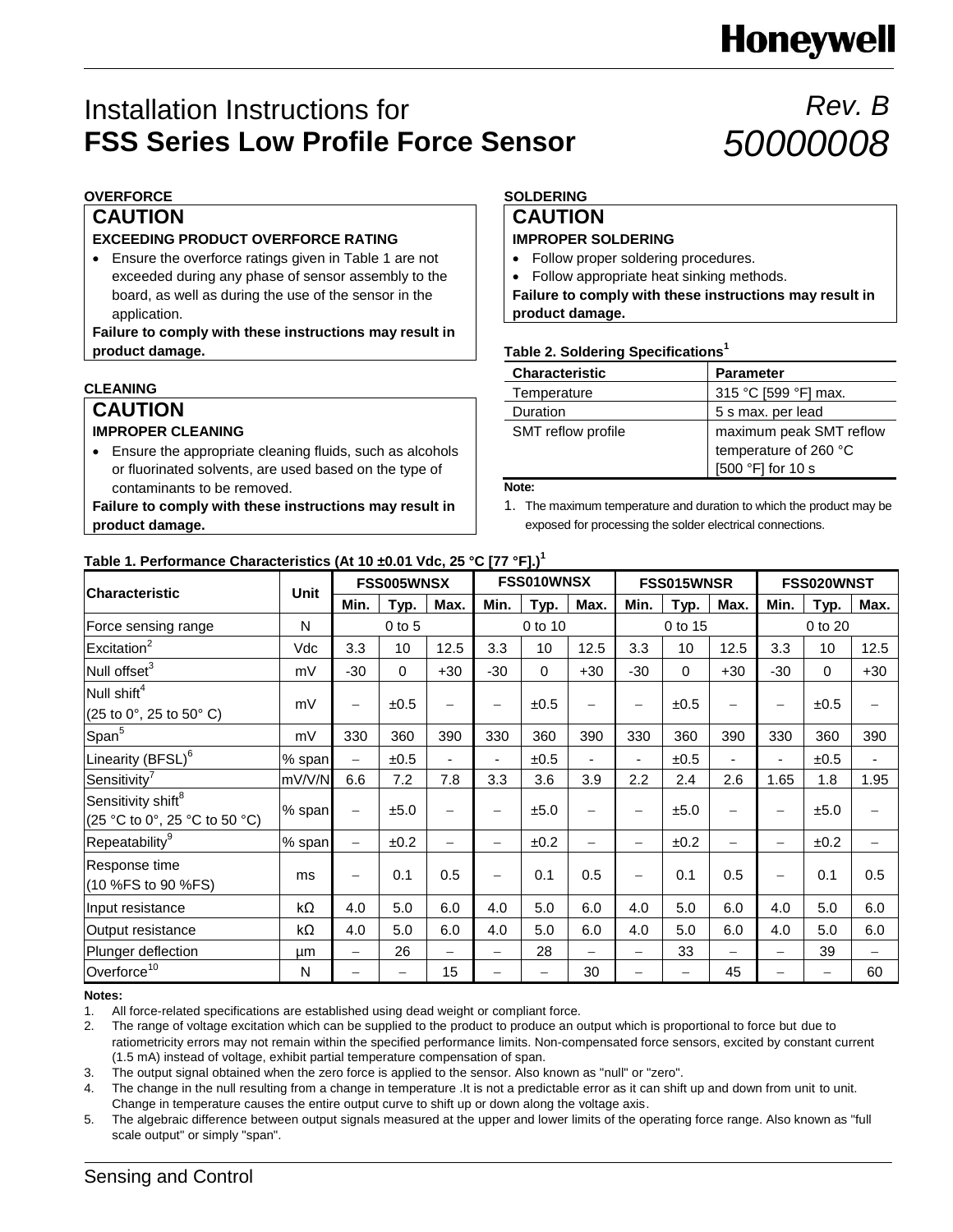### **FSS Series Low Profile Force Sensor** *Rev. B 50000008*

- 6. The maximum deviation of product output from a straight line fitted to output measured over the operating force range. The straight line through a set of points which minimizes the sum of the square of the deviations of each of the points from the straight line.
- 7. The ratio of output signal change to the corresponding input force change. Sensitivity is determined by computing the ratio of span to the specified operating force range multiplied by the supply voltage being used.
- 8. The maximum deviation in sensitivity due to changes in temperature over the operating temperature range, relative to sensitivity measured at 25 °C.
- 9. The maximum difference between output readings when the same force is applied consecutively, under the same operating conditions, with force approaching from the same direction within the operating force range.
- 10. Overforce is the maximum force which may safely be applied to the product for it to remain in specification once force is returned to the operating force range. Exposure to higher forces may cause permanent damage to the product. Unless otherwise specified, this applies to all temperatures within the operating temperature range.

| Table of Ellvironmental Opeenfoations      |                                               |  |  |
|--------------------------------------------|-----------------------------------------------|--|--|
| <b>Characteristic</b>                      | <b>Parameter</b>                              |  |  |
| Operating temperature                      | -40 °C to 85 °C [-40 °F to 185 °F]            |  |  |
| Shock                                      | qualification tested to 150 g                 |  |  |
| Vibration                                  | qualification tested to 0 to 2 kHz, 20 g sine |  |  |
| MCTF <sup>2</sup> (Mean Cycles to Failure) | 20 million at 25 °C [77 °F]                   |  |  |
| Output ratiometric                         | within supply range                           |  |  |

#### **Table 3. Environmental Specifications**

**Notes:**

1. The temperature range over which the product may safely be exposed without excitation or force applied. Under these conditions the product will remain in specification after excursion to any temperatures in this range. Exposure to temperatures beyond this range may cause permanent damage to the product.

2. MCTF is a basic measure of reliability for a non-repairable device. It is the mean number of cycles to maximum operating force over which a sensor can be expected to operate until failure. The mean value is determined statistically from a probability distribution for failures based upon test data. MCTF may vary depending on the specific application in which a sensor is utilized.

### **Table 4. Absolute Maximum Ratings<sup>1</sup>**

| Characteristic                   | <b>Parameter</b>                              |
|----------------------------------|-----------------------------------------------|
| Storage temperature <sup>2</sup> | -40 °C to 100 °C I-40 °F to 212 °F1           |
| ESD                              | Meets ESD Sensitivity Classification Level 3B |

**Notes:**

1. The product can withstand without damage to the product.

2. The temperature range over which the product will produce an output proportional to force but may not remain within the specified performance limits.

### **Figure 1. Excitation Schematic (Excitation 5 Vdc Typ., 6 Vdc max.)**



Pin 1 = Supply Vs (+), Pin 2 = Output Vo (+), Pin 3 = Ground Vg (-), Pin 4 = Output Vo (-)

- 2. The force sensor may be powered by voltage or current. Maximum supply voltage is not to exceed 6 V. Maximum supply current is not to exceed 1.2 mA. Power is applied across Pin 1 and Pin 3.
- 3. The sensor output should be measured as a differential voltage across Pin 2 and Pin 4 (Vo =  $Vo(+)$ -Vo(-)). The output is ratiometric to the supply voltage. Shifts in supply voltage will cause shifts in output. Neither Pin 2 nor Pin 4 should be tied to ground or voltage supply.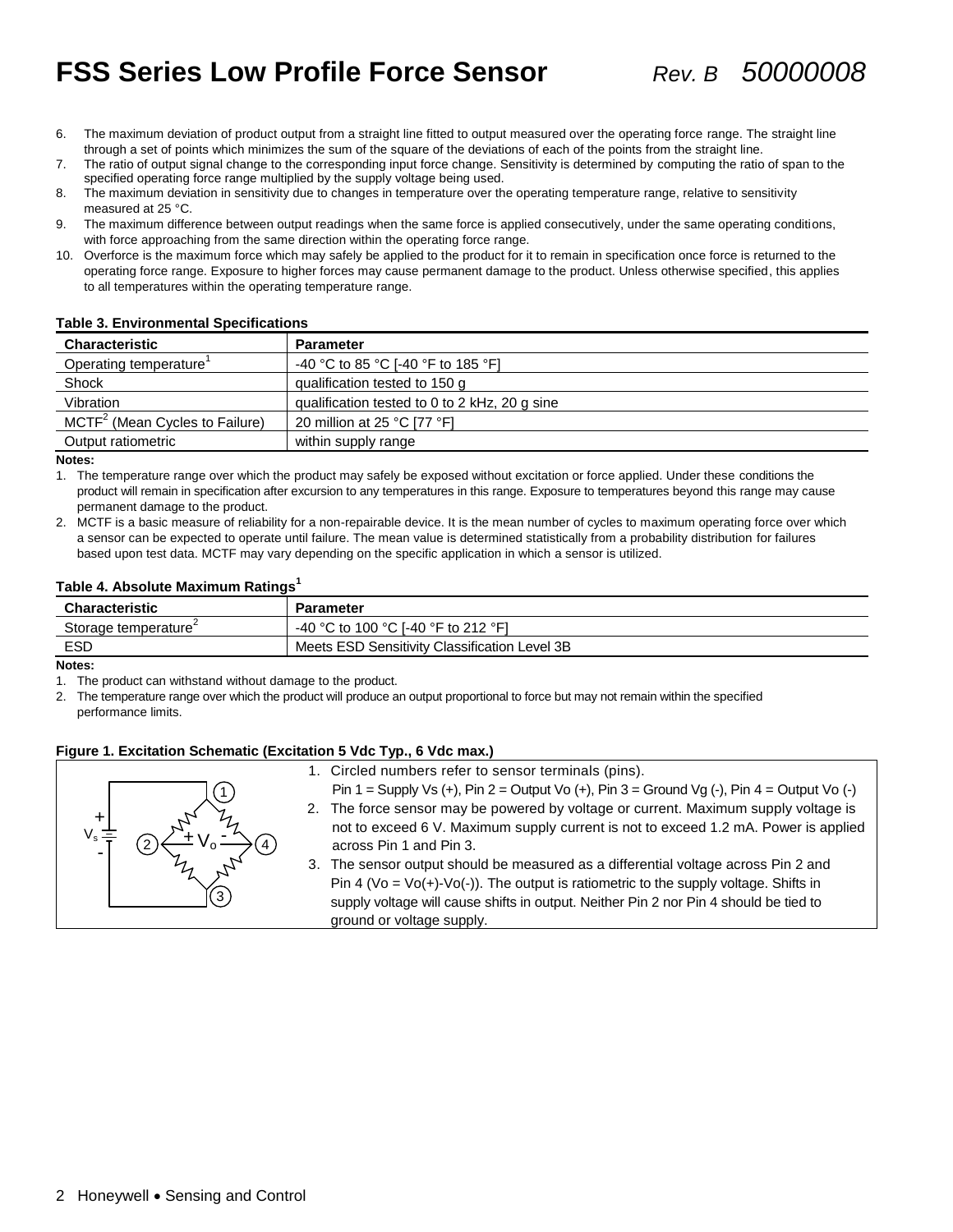

### **Figure 2. Sensor Mounting Dimensions (For reference only: mm/[in].)**

### **Figure 3. Packaging Dimensions (For reference only.)**

**Short Tube:** 43,9 mm [1.73 in] long, 5 units/tube **Standard Tube:** 584 mm [22.99 in] long, 100 units/ tube 18,5  $[0.73]$ י<br>ת Б  $6,5$  $[0.26]$ **Tape and Reel (mm)** 1. Pocket position relative to sprocket hole SECTION A - A measured as true  $12.00$  $.35 \pm .05$  $\bigodot^{2.00}_{\bigodot^{4.10}}$  $1.75 \pm .10$  $\phi$  1.5 +0.1/-0.0 position of pocket, not  $\phi$  1.50 MIN pocket hole.  $16.7$ Bo  $\oplus$  $\oplus$  $\bigoplus$  $\oplus$  $\oplus$  $\oplus$  $\bigoplus$  $\oplus$  $\bigoplus$  $\oplus$  $\oplus$  $\oplus$  $\dot{\oplus}$  $\oplus$  $\bigoplus$ ⊕ 2. 10 sprocket hole pitch  $9.20$  $\bigodot$ <br>11.5 ±.1 cumulative tolerance, R 0.3 MA)  $±0.2$  mm.  $24.0 + 0.3/- 0.1$  Camber is in compliance with EIA 481. Ao and Bo are Ao - A calculated on a plane Ao = 6.10 e K1<br>Bo = 14.70<br>Ko = 4.55<br>K1 = 4.20 R 0.5 TYP.  $2.3$ at a distance "R" above  $K1$ 2.4 the bottom of the  $1.0$ pocket.